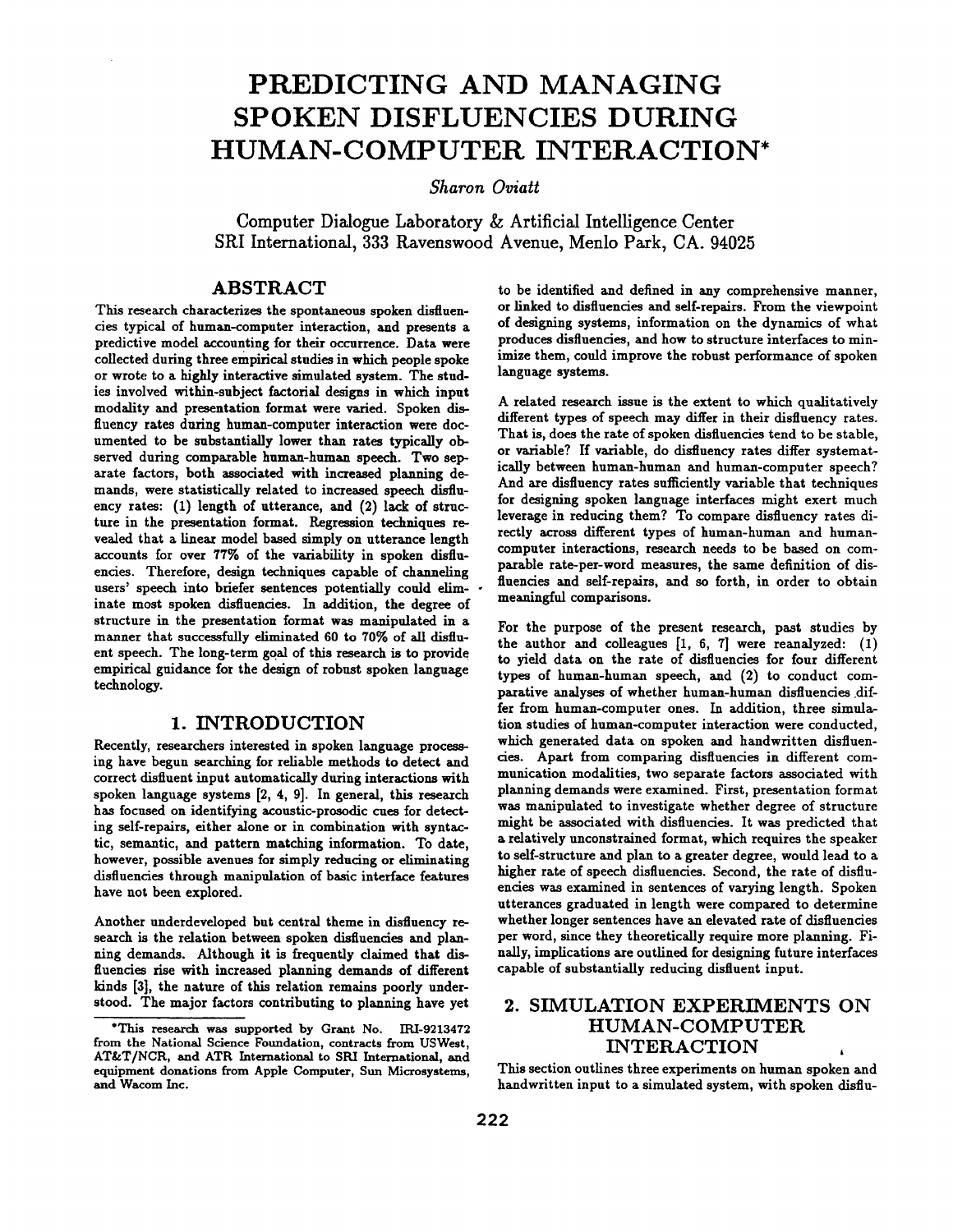encies constituting the primary analytical focus.

#### **2.1. Method**

Subjects, Tasks, and Procedure- Forty-four subjects participated in this research as paid volunteers. A "Service Transaction System" was simulated that could assist users with tasks that were either (1) verbal-temporal (e.g., conference registration or cax rental exchanges, in which proper names and scheduling information predominated), or (2) computational-numeric (e.g., personal banking or scientific calculations, in which digits and symbol/sign information predominated). During the study, subjects first received a general orientation to the Service Transaction System, and then were given practice using it to complete tasks. They received instructions on how to enter information on the LCD tablet when writing, speaking, and free to use both modalities. When speaking, subjects held a stylus on the tablet as they spoke.

People also were instructed on completing tasks in two different presentation formats. In an unconstrained format, they expressed information in an open workspace, with no specific system prompts used to direct their speech or writing. People simply continued providing information while the system responded interactively with confirmations. For example, in this format they spoke digits, computational signs, and requested totals while holding their stylus on an open %cratch pad" area of their LCD screen. During other interactions, the presentation format was explicitly structured, with linguistic and graphical cues used to structure the content and order of people's input as they worked. For example, in the verbal-temporal simulations, form-based prompts were used to elicit input (e.g., Car pickup lo- $\text{cation}$   $\Box$ ), and in the computationalnumeric simulation, patterned graphical layouts were used to elicit specific digits and symbols/signs.

Other than specifying the input modality and format, an effort was made not to influence the manner in which people expressed themselves. People's input was received by an informed assistant, who performed the role of interpreting and responding as a fully functional system would. Essentially, the assistant tracked the subject's written or spoken input, and clicked on predefined fields at a Sun SPARCstation to send confirmations back to the subject.

Semi-Automatic Simulation Technique- In developing this simulation, an emphasis was placed on providing automated support for streamlining the simulation to the extent needed to create facile, subject-paced interactions with deax feedback, and to have compaxable specifications for the different input modalities. In the present simulation environment, response delays averaged 0.4 second, with less than a 1-second delay in all conditions. In addition, the simulation was organized to transmit analogues of human backchannel and propositional confirmations, with propositional-level combmations embedded in a compact transaction receipt. The simulation also was designed to be sufficiently automated so that the assistant could concentrate attention on monitoring the accuracy of incoming information, and on maintaining sufficient vigilance to ensure prompt responding. This semi-automation contributed to the fast pace of the simulation, and to a low rate of technical errors. Details of the simulation technique and its capabilities have been detailed elsewhere [8].

Research Design and Data Capture- Three studies were completed in which the research design was a completely crossed factorial with repeated measures. In all studies, the main factors of interest included: (1) communication modality - speech-only, pen-only, combined pen/voice, and (2) presentation format - form-based, unconstrained. The first two studies examined disfluencies during communication of verbal-temporal content. To test the generality of certain findings, a third study was conducted that compared disfluencies in computational-numeric content.

In total, data were available from 528 tasks for analysis of spoken and written disfluencies. All human-computer interactions were videotaped. Hardcopy transcripts also were created, with the subject's handwritten input captured automatically, and spoken input transcribed onto the printouts.

Transcript Coding- To summarize briefly, spontaneously occurring disfluencies and self-corrections were totaled for each subject and condition. The total number of disfluencies per condition then was converted to a rate per 100 words, and average disfluency rates were summaxized as a function of condition and utterance length. Disfluencies were classified into the following types: (1) content selfcorrections- task-content errors that were spontaneously corrected as the subject spoke or wrote, (2) false starts- alterations to the grammatical structure of an utterance that occurred spontaneously as the subject spoke or wrote, (3) verbatim repetitions-- retracings or repetitions of a letter, phoneme, syllable, word, or phrase that occurred spontaneously as the subject spoke or wrote, (4) filled pausesspontaneous nonlexical sounds that fill pauses in running speech, which have no analogue in writing, (5) self-corrected spellings and abbreviations- spontaneously corrected misspelled words or further specification of abbreviations, which occur in writing but have no analogue in speech.

#### **2.2. Results**

Figure 1 summarizes the percentage of all spoken and written distiuencies representing different categories during communication of verbal-temporal content (i.e., studies 1 and 2). However, when people communicated digits (i.e., study 3), disfluencies representing the diiferent categories were distributed differently. Filled pauses dropped from 46% to 15.5% of all observed disfluencies. In contrast, content corrections of digits increased from 25% to 34%, repetitions increased from 21% to 31.5%, and false staxts increased from 8% to 19% of all disfluencies. This drop in filled pauses and increase in other types of disfluency is niost likely related to the much briefer utterance lengths observed during the computational-numeric tasks. Clearly, the relative distribution of different types of disfluency fluctuates with the content and structure of the information presented.

The overall baseline rate of spontaneous disfluencies and selfcorrections was 1.33 per 100 words in the verbal-temporal simulations, or a total of 1.51 disfluencies per task set. The rate per condition ranged from an average of 0.78 per 100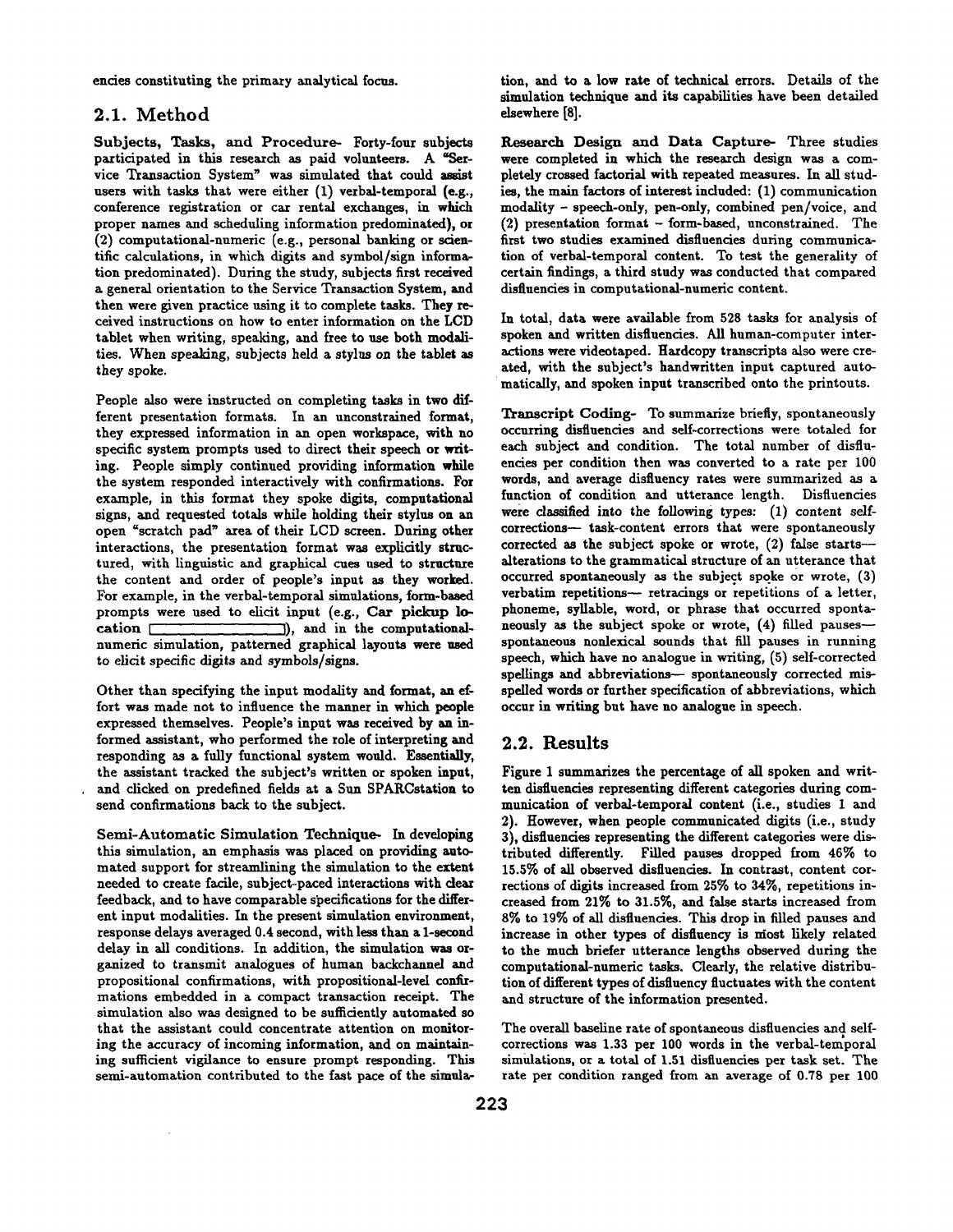

Figure 1. Percentage of all spoken and written disfluencies in different categories.



Figure 2. Increasing rate of spoken disfluencies per 100 words as a function of structure in presentation format.

words when speaking to a form, 1.17 when writing to a form, 1.61 during unconstrained writing, and a high of 1.74 during unconstrained speech. Figure 2 illustrates this rate of disfluencies as a function of mode and format.

Wilcoxon Signed Ranks tests revealed no significant modality difference in the rate of disfluent input, which averaged 1.26 per 100 words for speech and 1.39 for writing,  $T+=75$  $(N = 17)$ ,  $z < 1$ . However, the rate of disfluencies was 1.68 per 100 words in the unconstrained format, in comparison with a reduced .98 per 100 words during form-based interactions. Followup analyses revealed no significant difference in the disfluency rate between formats when people wrote, T+  $= 64.5$  (N = 14), p > .20. However, significantly increased disfluencies were evident in the unconstrained format compared to the form-based one when people spoke,  $T+= 88$  $(N = 14)$ ,  $p < .015$ , one-tailed. This significant elevation was replicated for unconstrained speech that occurred during the free choice condition,  $T+=87$  (N = 14), p < .015, one-tailed, which simulated a multimodal spoken exchange rather than a unimodal one.

A very similax pattern of disfluency rates per condition emerged when people communicated digits. In study 3, the baseline rate of spontaneous disfluencies averaged 1.37 per 100 words, with 0.87 when speaking to a form, 1.10 when writing to a form, 1.42 during unconstrained writing, and a high of 1.87 during unconstrained speech. Likewise, Wilcoxon Signed Ranks tests revealed no significant difference in the disfluency rate between formats when people wrote,  $T_+$ 36.5 ( $N = 11$ ),  $p > .20$ , although significantly increased disfluencies again were apparent in the unconstrained format compared to the form-based one when people spoke,  $T+$  =

77 ( $N = 13$ ),  $p < .015$ , one-tailed.

For studies 1 and 2, disfluency rates were examined further for specific utterances that were graduated in length from 1 to 18 words.<sup>1</sup> First, these analyses indicated that the average rate of disfluencies per 100 words increased as a function of utterance length for spoken disfluencies, although not for written ones. When the rate of spoken disfluencies was compared for short (I-6 words), medium (7-12 words), and long utterances (13-18 words), it increased from 0.66, to 2.14, to 3.80 disfluencies per 100 words, respectively. Statistical comparisons confirmed that these rates represented significant increases from short to medium sentences,  $t = 3.09$  (df = 10),  $p < .006$ , one-tailed, and also from medium to long ones,  $t =$ 2.06 (df = 8),  $p < .04$ , one-tailed.

A regression analysis indicated that the strength of predictive association between utterance length and disfluency rate was  $\rho_{XY}^2 = .77$  (N = 16). That is, 77% of the variance in the rate of spoken disfluencies was predictable simply by knowing an utterance's specific length. The following simple linear model, illustrated in the scatterplot in Figure 3, summarizes this relation:  $Y_{ij} = \mu Y + \beta_{Y+X}(X_j - \mu X) + e_{ij}$ , with a Y-axis constant coefficient of -0.32, and an X-axis beta coefficient representing utterance length of +0.26. These data indicate that the demands associated with planning and generating longer constructions lead to substantial elevations in the rate of disfluent speech.

To assess whether presentation format had an additional influence on spoken disfluency rates beyond that of utterance length, comparisons were made of disfluency rates occur-

<sup>&</sup>lt;sup>1</sup>The average utterance length in study 3, in which people conveyed digits during scientific calculations and personal banking tasks, was too brief to permit a parallel analysis.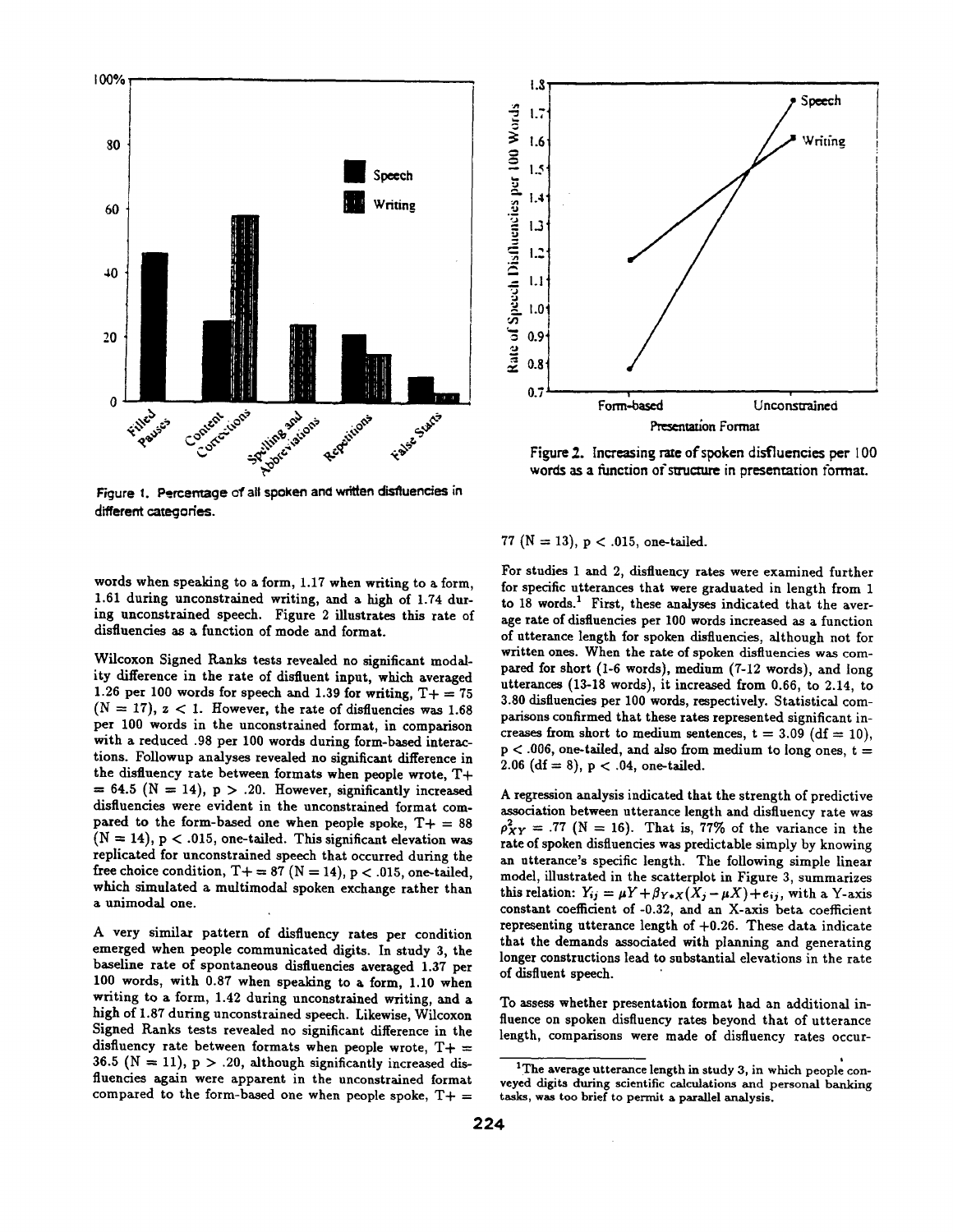

Figure 3. Linear regression model summarizing increasing rate of spoken disfluencies per 100 words as a function of utterance length.

ring in unconstrained and form-based utterances that were matched for length. These analyses revealed that the rate of spoken disfluencies also was significantly higher in the unconstrained format than in form-based speech, even with utterance length controlled, t (paired) = 2.42 (df = 5), p < .03, one-tailed. That is, independent of utterance length, lack of structure in the presentation format also was associated with elevated disfluency rates.

From a pragmatic viewpoint, it also is informative to compare the total number of disfluencies that would require processing during an application. Different design alternatives can be compared with respect to effective reduction of total disfluencies, which then would require neither processing nor repair. In studies 1 and 2, a comparison of the total number of spoken disfiuencies revealed that people averaged 3.33 per task set when using the unconstrained format, which reduced to an average of 1.00 per task set when speaking to a form. That is, 70% of all disfluencies were eliminated by using a more structured form. Likewise, in study 3, the average number of disfluencies per subject per task set dropped from 1.75 in the unconstrained format to 0.72 in the structured one. In this simulation, a more structured presentation format successfully eliminated 59% of people's disfluencies as they spoke digits, in comparison with the same people completing the same tasks via an unconstrained format.

During post-experimental interviews, people reported their preference to interact with the two different presentation formats. Results indicated that approximately two-thirds of the subjects preferred using the more structured format. This 2 to-1 preference for the structured format replicated across both the verbal and numeric simulations.

# **3. EXPERIMENTS ON HUMAN-HUMAN SPEECH**

This section reports on data that were analyzed to explore the degree of variability in disfluency rates among different types of human-human and human-computer spoken interaction, and to determine whether these two classes differ systematically.

# **3.1.** Method

Data originally collected by the author and colleagues during two previous studies were reanalyzed to provide comparative information on human-human disfluency rates for the present research [1, 6, 7]. One study focused on telephone speech, providing data on both: (1) two-person telephone conversations, and (2) three-person interpreted telephone conversations, with a professional telephone interpreter intermediating. Methodological details of this study are provided elsewhere [7]. Essentially, within-subject data were collected from 12 native speakers while they participated in taskoriented dialogues about conference registration and travel arrangements. In the second study, also outlined elsewhere [1, 6], speech data were collected on task-oriented dialogues conducted in each of five different communication modalities. For the present comparison, data from two of these modalities were reanalyzed: (1) two-party face-to-face dialogues, and (2) single-party monologues into an audiotape machine. A between-subject design was used, in which 10 subjects described how to assemble a water pump. All four types of speech were reanalyzed from tape-recordings for the same categories of disfluency and self-correction as those coded during the simulation studies, and a rate of spoken disfluencies per 100 words was calculated.

## **3.2.** Comparative Results

Table 1 summarizes the average speech disfluency rates for the four types of human-human and two types of humancomputer interaction that were studied. Disfluency rates for each of the two types of human-computer speech are listed in Table 1 for verbal-temporal and computational-numeric content, respectively, and are corrected for number of syllables per word. All samples of human-human speech reflected substantially higher disfluency rates than human-computer speech, with the average rates for these categories confirmed to be significantly different,  $t = 5.59$  (df = 38),  $p < .0001$ , one-tailed. Comparison of the average disfluency rate for human-computer speech with human monologues, the least discrepant of the human-human categories, also replicated this difference,  $t = 2.65$  (df = 21),  $p < .008$ , one-tailed. The magnitude of this disparity ranged from 2-to-ll-times higher disfluency rates for human-human as opposed to humancomputer speech, depending on the categories compared. Further analyses indicated that the average disfluency rate was significantly higher during telephone speech than the other categories of human-human speech,  $t = 2.12$  (df = 20),  $p < .05$ , two-tailed.

#### **4. DISCUSSION**

Spoken disfluencies are strikingly sensitive to the increased planning demands of generating progressively longer utter-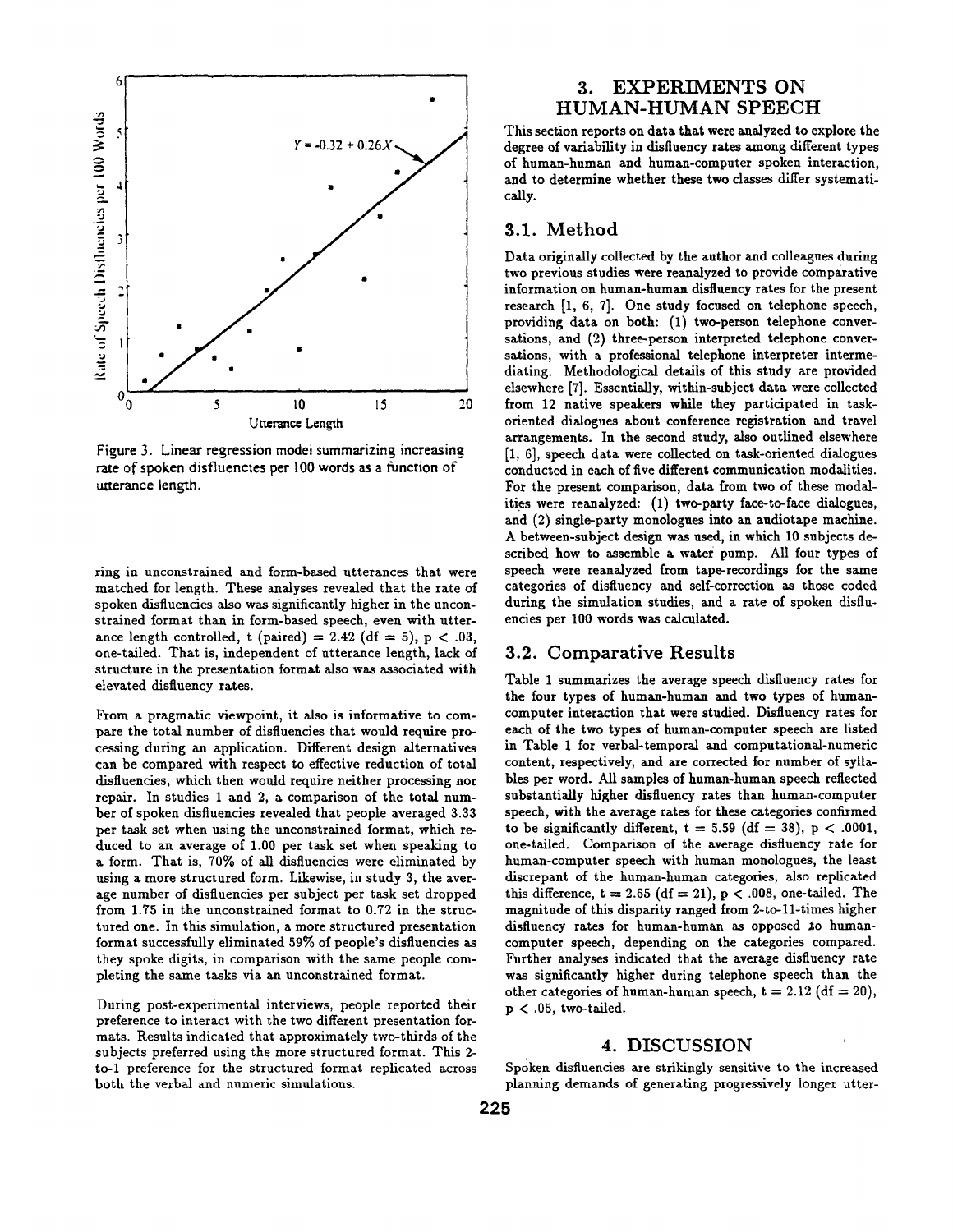| <b>Type of Spoken Interaction</b>       | <b>Disfluency</b><br>Rate |
|-----------------------------------------|---------------------------|
| Human-human speech:                     |                           |
| Two-person telephone call               | 8.83                      |
| Three-person interpreted telephone call | 6.25                      |
| Two-person face-to-face dialogue        | 5.50                      |
| One-person noninteractive monologue     | 3.60                      |
| Human-computer speech:                  |                           |
| Unconstrained computer interaction      | 1.74 / 1.87               |
| Structured computer interaction         | 0.87<br>0.78              |

Table 1: Spoken disfluency rates per 100 words for different types of human-human and simulated human-computer interaction.

ances. Of all the variance in spoken disfluencies in the first two studies, 77% was predictable simply by knowing an utterance's specific length. A linear model was provided,  $Y = -0.32 + 0.26X$ , to summarize the predicted rate of spoken disfluencies as a function of utterance length. Knowledge of utterance length alone, therefore, is a powerful predictor of speech disfiuencies in human-computer interaction.

Spoken disfluencies also are influenced substantially by the presentation format used during human-computer interaction. An unconstrained format, which required the speaker to self-structure and plan to a greater degree, led speakers to produce over twice the rate of disfluencies as & more structured interaction. Furthermore, this format effect was replicated across unimodal and multimodal spoken input, and across qualitatively very different spoken content. Since the observed difference between formats occurred in samples matched for length, it is clear that presentation format and utterance length each exert an independent influence on spoken disfluency levels.

In these three studies, a substantial 60 to 70% of all spoken disfluencies were eliminated simply by using a more structured format. That is, selection of presentation format was remarkably effective at channeling a speaker's language to be less disfluent. In part, this was accomplished by reducing sentential planning demands during use of the structured formats - i.e., reducing the need for people to plan the content and order of information delivered (see Oviatt, forthcoming [5]). It also was accomplished in part by the relative brevity of people's sentences in the structured formats. The percentage of moderate to long sentences increased from 5% of all sentences during structured interactions to 20% during unconstrained speech- $-$  a 4-fold or 300% increase. In addition, whereas the average disfluency rate was only 0.66 for short sentences, this rate increased to 2.81 for sentences categorized as moderate or lengthy- a 326% increase. The structured format not only was effective at reducing disfluencies, it also was preferred by a factor of 2-to-1.

Wide variability can be expected in the disfluency rates typical of qualitatively different types of spoken language. Based on the six categories compared here, rates were found to vary by a magnitude of 2-to-11-fold between individual categories, with the highest rates occurring in telephone speech, and the lowest in human-computer interaction. This variability suggests that further categories of spoken language should be studied individually to evaluate how prone they may be to disfluencies, rather than assuming that the phenomenon is stable throughout spoken language. Future work exploring disfluency patterns during more complex multimodal exchanges will be of special interest.

Finally, future work needs to investigate other major humancomputer interface features that may serve to decrease planning load on users, and to estimate how much impact they have on reducing disfluencies. Such information would permit proactive system design aimed at supporting more robust spoken language processing. For future applications in which an unconstrained format is preferred, or disfluencies and selfrepairs otherwise are unavoidable, methods for correctly detecting and processing the ones that occur also will be required. To the extent that promising work on this topic can incorporate probabilistic information on the relative likelihood of a disfluency for a particular utterance (e.g., of length N), based on either the present or future predictive models, correct detection and judicious repair of actual disfluencies may become feasible.

#### **5.** ACKNOWLEDGMENTS

Sincere thanks to the generous people who volunteered to participate in this research as subjects. Thanks also to Michael Frank, Martin Fong, and John Dowding for programming the simulation environment, to Martin Fong and Dan Wilk for playing the role of the simulation assistant during testing, to Jeremy Gaston, Zak Zaidman, and Aaron Hallmark for careful preparation of transcripts, and to Jeremy Gaston, Zak Zaidman, Michelle Wang, and Erik Olsen for assistance with data analysis. Finally, thanks to Gary Dell and Phil Cohen for helpful manuscript comments.

## References

- 1. P. R. Cohen. The pragmatics of referring and the modality of communication. *Computational Linguistics,* 1984, 10(2):97-146.
- 2. D. Hindle. Deterministic parsing of syntactic nonfluencies. In *Proceedings of the 21st. Annual Meeting o] the ACL,* 1983, Cambridge, Mass. 123-128.
- 3. W. J. M. Levelt. *Speaking: From Intention to Articulation.* ACL/M.I.T. Press, Cambridge, Mass:, 1989.
- 4. C. Nakatani and J. Hirschberg. A corpus-based study of repair cues in spontaneous speech. In *Journal of the Acoustical Society of America,* in press.
- 5. S. L. Oviatt. Predicting spoken disfluencies during human-computer interaction. Journal manuscript, in submission.
- 6. S. L. Oviatt and P. R. Cohen. Discourse structure and performance efficiency in interactive and noninteractive spoken modalities. *Computer Speech and Language,*  1991, 5(4):297-326.